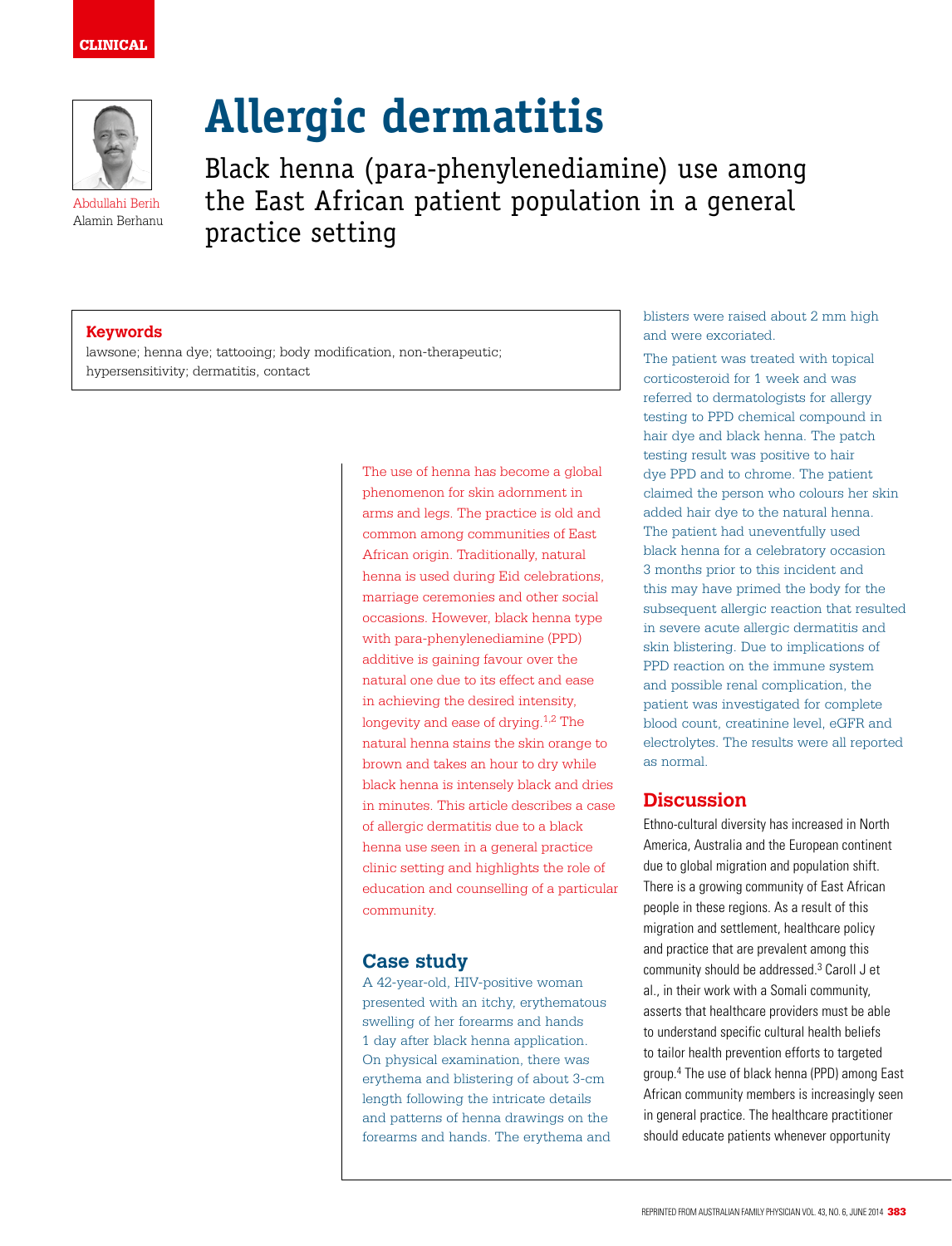lends itself and partner with community leaders to highlight the issue and to educate en masse.

The compound PPD in hair dye is implicated as the main culprit for allergic dermatitis. The other sources of exposure include black henna tattoos, leather, fur, textiles and rubber products.<sup>5</sup> The majority of positive patch testing is due to reaction to PPD while natural henna does not show any positive reactivity.<sup>6,7</sup> PPD can crossreact with para-amino compounds (benzocaine, sulfa drugs, aminoazobenzene, IPPD, PABA) and hairdressing allergens (2,5-diaminotoluene sulfate, 2-Nitro-4-phenylenediamine, 4-aminophenol, 3-aminophenol). The incidence of positive patch testing could be high among the community, which warrants further studies to help in the management of allergic dermatitis. The Bilcha KD et al. study on patch testing reaction in Ethiopian subjects with previous eczema reveals that more than 60% of subjects were positive to many allergens.<sup>8</sup> The use of temporary tattoos in Copenhagen, Denmark, among trained hairdressers and the general population is 39.4% and 33.3% respectively and the incidence of allergic reaction could be as high as 2.3% among people who had a tattoo.<sup>9</sup>

The dermatological manifestation of allergic dermatitis to PPD varies in severity from an intensely itchy erythematous, blistering eruption to painful, itchy exudative bullous eruptions, face and scalp swelling, or renal collapse and failure;10–13 Black henna allergic dermatitis is an ongoing problem with an extensive surge of cases, which pinpoint the culprit to a history of hair dye exposure. There have been more than 140 reported cases in English language literature and this illustrates the burden of allergic dermatitis due to PPD.14 There have been reports of tattoo-induced chronic psoriasis on the tattoo sites despite treatment.<sup>15</sup>

A detailed history and thorough physical examination will point to the culprit being black henna and hair dye use. The next approach in the management would be to do a patch testing to identify the specific allergen (PPD). Open patch testing on the forearm without occlusion can be done to assess the potential irritant or sensitiser, which in this case is black henna or hair dye. The site is assessed at regular intervals for the first 30–60 minutes and later reading is done after 3–4 days. The acute measures would

include treating the inflammation with a topical corticosteroid once or twice daily only for 1–2 weeks.16,17 The choice of corticosteroid potency depends on the site of the inflammation. High potency corticosteroid is used for all body parts not exceeding 20% of the body surface except for the face and flexural areas, which require a low-potency corticosteroid. Lubricant emollient is used once daily to maintain skin hydration and to treat itchness and irritation. Oral or topical antibiotics can be used for secondary infection and a case of allergic dermatitis with staphylococcal super-infection has been reported.18 Benefits from the use of prophylactic anti-staphyloccocal antibiotic has not shown any clear evidence.<sup>19</sup> Post-inflammatory hyperpigmentation tends to occur in greater frequency among darker skin groups and can cause a psychological, emotional distress and is associated with a negative impact on the quality of life.20 The treatment of post-inflammatory hyperpigmentation should then begin early on to help in its resolution. Hydroquinone (topical tyrosinase inhibitor) is the mainstay depigmenting agent used to lighten the area of pigmentation and broad-spectrum sunscreen and sun protective measures are recommended. The long-term management goal is to identify and eliminate the offending agents, educate the patient to read the packaging of dyes and avoidance of those containing any PPD chemicals such as black henna and hair dyes.

In our clinical setting in Toronto, an average of 2–3 cases of allergic dermatitis as a result of black henna use are seen among the patient population of East African origin during the Muslim Eid holiday celebration. Henna is used by this population for adornment of visible parts of extremities, mainly forearms and lower extremities below the knees. The case presented is captured and documented in a digital image and it shares comparable characterisation of other reported cases in terms of dermatological manifestation, progression of PPD-positive reactivity and response to treatment. However most of the patients seen are from a particular community and present following certain festive occasions. The patients' demography is East African and the majority had henna applied from early childhood and throughout their lifespan. It is not uncommon for a male member of this

community to apply henna on their hair, scalp, mustache and beard to mask the gray hair associated with old age.

# **Conclusion**

The practice of the ecstatic beautification will not vanish overnight and the aim should not be to eliminate all henna use. General practitioners (GPs) should educate potential users to avoid using henna products with PPD additives and to instead use natural henna. The potential users in our case are from East African communities (Somalis, Eritreans, Ethiopians, Sudanese) who use it occasionally during celebratory occasions such as Eid celebrations, marriage and parturient festivities. We can educate and counsel this community during a brief clinical visit and in new comers centres in Canada. Of particular interesting social behavior among certain communities is that of a herding phenomenon. An individual's encounter or experience will have a domino and contagious effect to other members in a community.<sup>21</sup> It is an effective strategy of engagement between the GP and members of the community.

The role of the GP is important in acute management with the use of high-potency corticosteroid and long-term counseling and education of patients regarding the type of henna to avoid.22 One way to educate is through brochures and booklets in a language easy to understand explaining the possible impact of black henna on a person. The henna website publishes a warning about use of PPD black henna in various languages.<sup>23</sup> It is also necessary to counsel holiday goers regarding use of henna in a foreign region to avoid a painful experience.<sup>24</sup>

Many regulatory agencies around the globe, including Health Canada, have issued a safety warning about PPD in black henna and users should be cautious when inspecting labels for PPD content.25 However, a much stricter ban on the use of PPD for hair dye and any body decoration use should be mandated. Health Canada and other global regulatory agencies should further their oversight on marketing and distribution. Finally, we suggest that future patch testing could be carried out among East African community members. Such a study would provide baseline data that could be used to determine the prevalence of allergic dermatitis due to PPD use among the community.